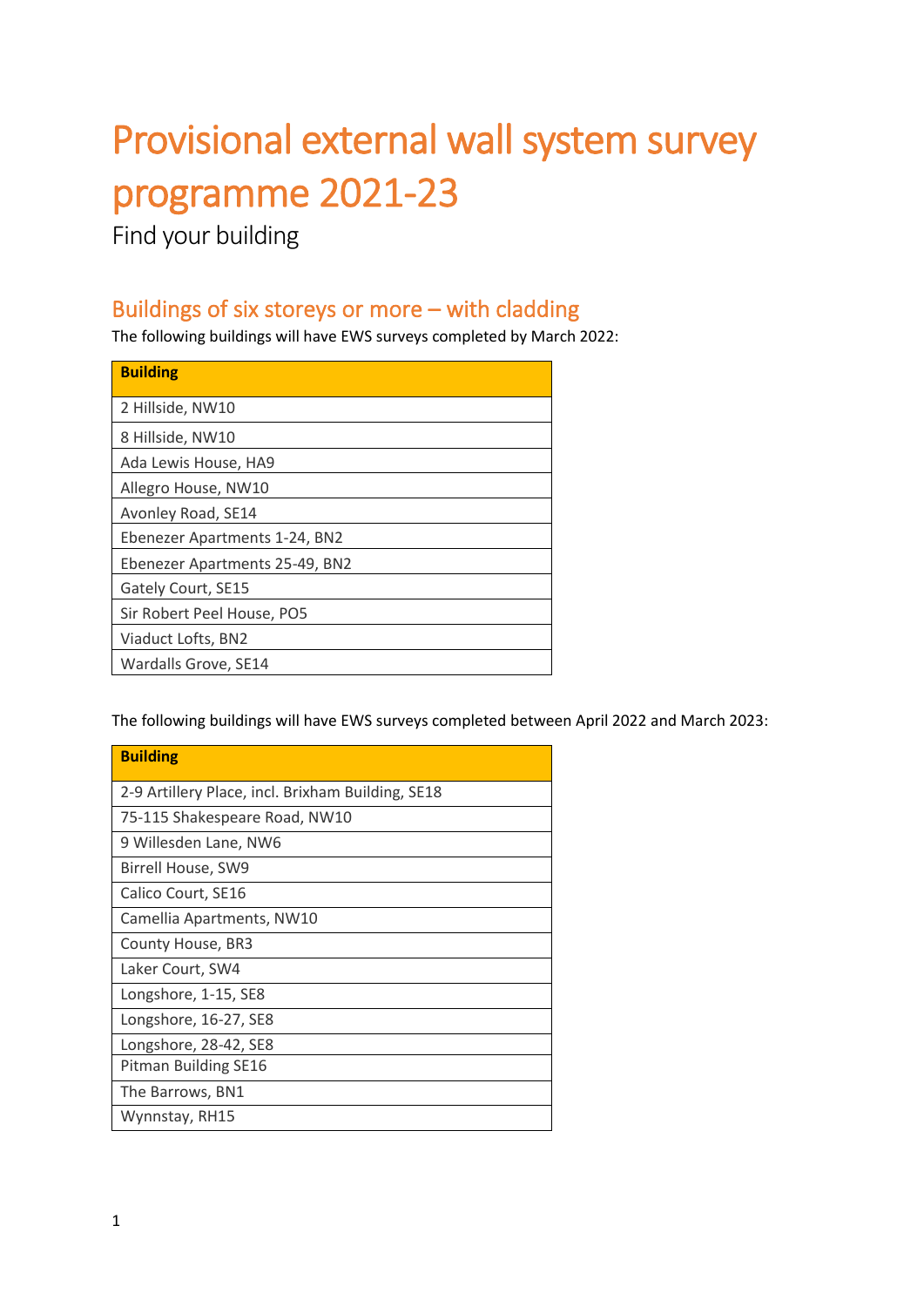# Buildings of six storeys or more – without 'significant' cladding

We'll carry out visual inspections of buildings of six storeys of more without 'significant' cladding (ie with less than 20% cladding) **by March 2022** and provide a report that will demonstrate to lenders that an EWS1 form is not needed.

| <b>Building</b>              |
|------------------------------|
| 55 Church Road, SE19         |
| 57 Church Road, , SE19       |
| 57 Hillside, NW1             |
| Arden House, SW9             |
| Beckett House, SW9           |
| Benville House, SW8          |
| Cassell House, SW9           |
| Edrich House, SW4            |
| Gover Court, SW4             |
| Hayward Court, SW4           |
| Holmes Court, SW4            |
| Jephson Court, SW4           |
| Kimmins Court, SE16          |
| Knox Court, SW4              |
| <b>Mereton Mansions, SE8</b> |
| Morant House, SW9            |
| Pinter House, SW9            |
| Porter Building, SE16        |
| Sandham Court, SW4           |
| Shipley Court, ME14          |
| Squires Court, SW4           |
| Strudwick Court, SW4         |
| Tealby Court, N7             |
| Treversh Court, BR14         |
| Whittaker Court, SW4         |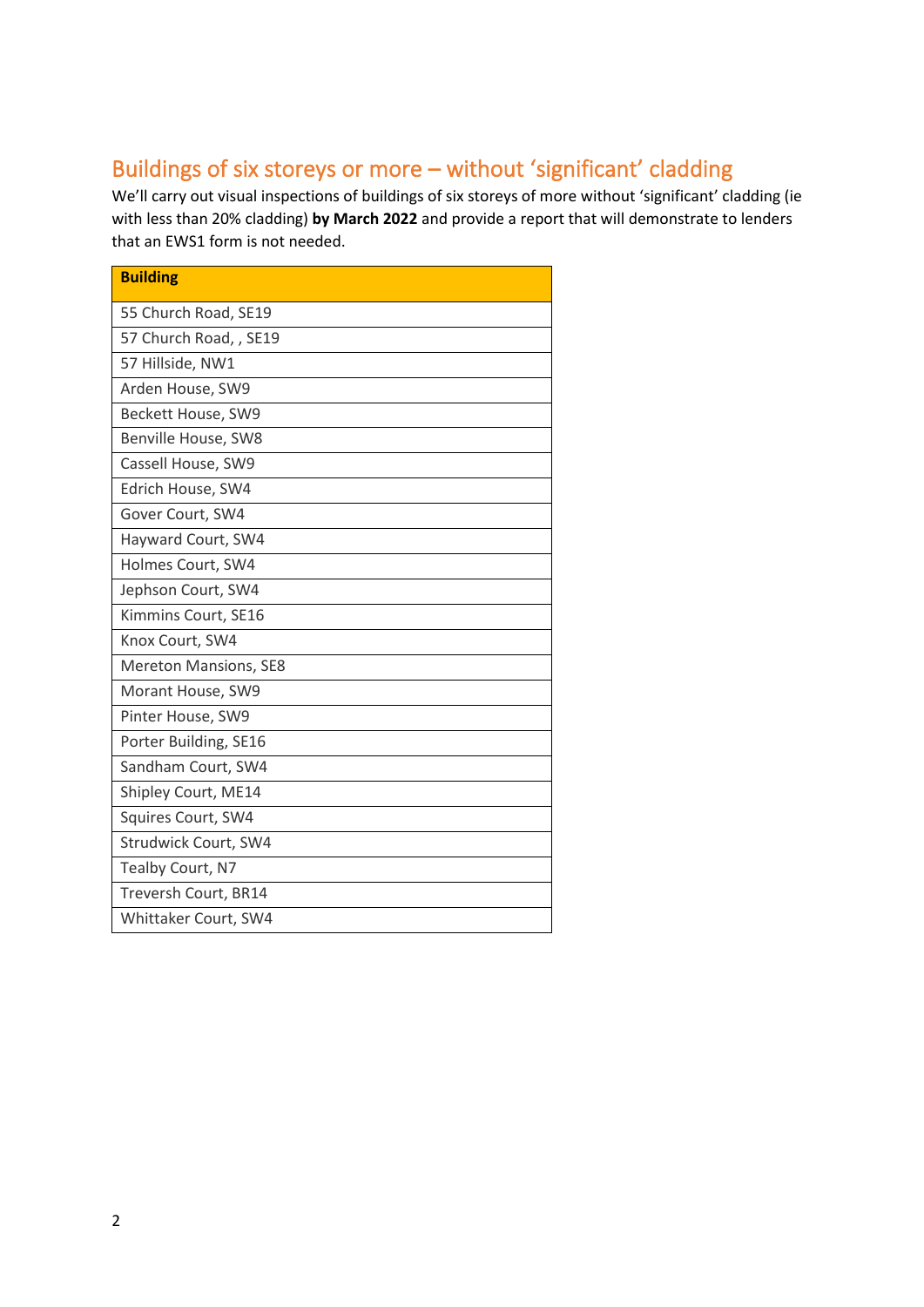### Buildings that have already had an external wall inspection, or where work is underway

A number of our buildings have already been investigated and we'll be updating customers regularly, primarily on the [building safety section of our website:](https://www.hyde-housing.co.uk/building-safety/)

| <b>Building</b>                                     |
|-----------------------------------------------------|
| 1 Ann Street; and 6 and 8 Packington Square, N1     |
| 1 Packington Square, N1                             |
| 10 Packington Square, N1                            |
| 11-16 Canalside Square, N1                          |
| 12 Packington Square, N1                            |
| 17 Canalside Square, N1                             |
| 1-7a Canalside Square, N1                           |
| 18 Canalside Square N1                              |
| 2-5 Packington Square, N1                           |
| 3 Ann Street, N1                                    |
| 4 Ann Street, N1                                    |
| 453-461 Purley Way and 4-80 Propeller Crescent, CRO |
| 55 St Paul Street, N1                               |
| 6, 6a and 8 Ann Street, N1                          |
| 74 Arlington Avenue, N1                             |
| 79 Dame Street, N1                                  |
| 8 Canalside Square, N1                              |
| 8-24 Prebend Street and 51 Packington Street, N1    |
| 87 Arlington Avenue 87, flats 1-12, N1              |
| 89 Arlington Avenue 89, flats 1-22 N1               |
| 9 and 10 Canalside Square, N1                       |
| Artesian House, SE1                                 |
| Blake Court, PO12                                   |
| Bolanachi Building, Bermondsey Spa, SE16            |
| Davoll Court, SE16                                  |
| Embankment House, BN1                               |
| Eyot House, SE16                                    |
| Garland Court, PO12                                 |
| Gary Court, CRO                                     |
| Hammond Court, PO12                                 |
| Harbour Tower, PO12                                 |
| Hicks House, SE16                                   |
| Millard Road, 1-21, SE8                             |
| Millard Road, 22-39, SE8                            |
| Millard Road, 70-87, SE8                            |
| Millard Road, 88-108, SE8                           |
| Parker Building, SE16                               |
| Prospect House, SE16                                |
| Seaward Tower, PO12                                 |
| Temple House, BN1                                   |
| <b>Wealdstone Court, HA9</b>                        |